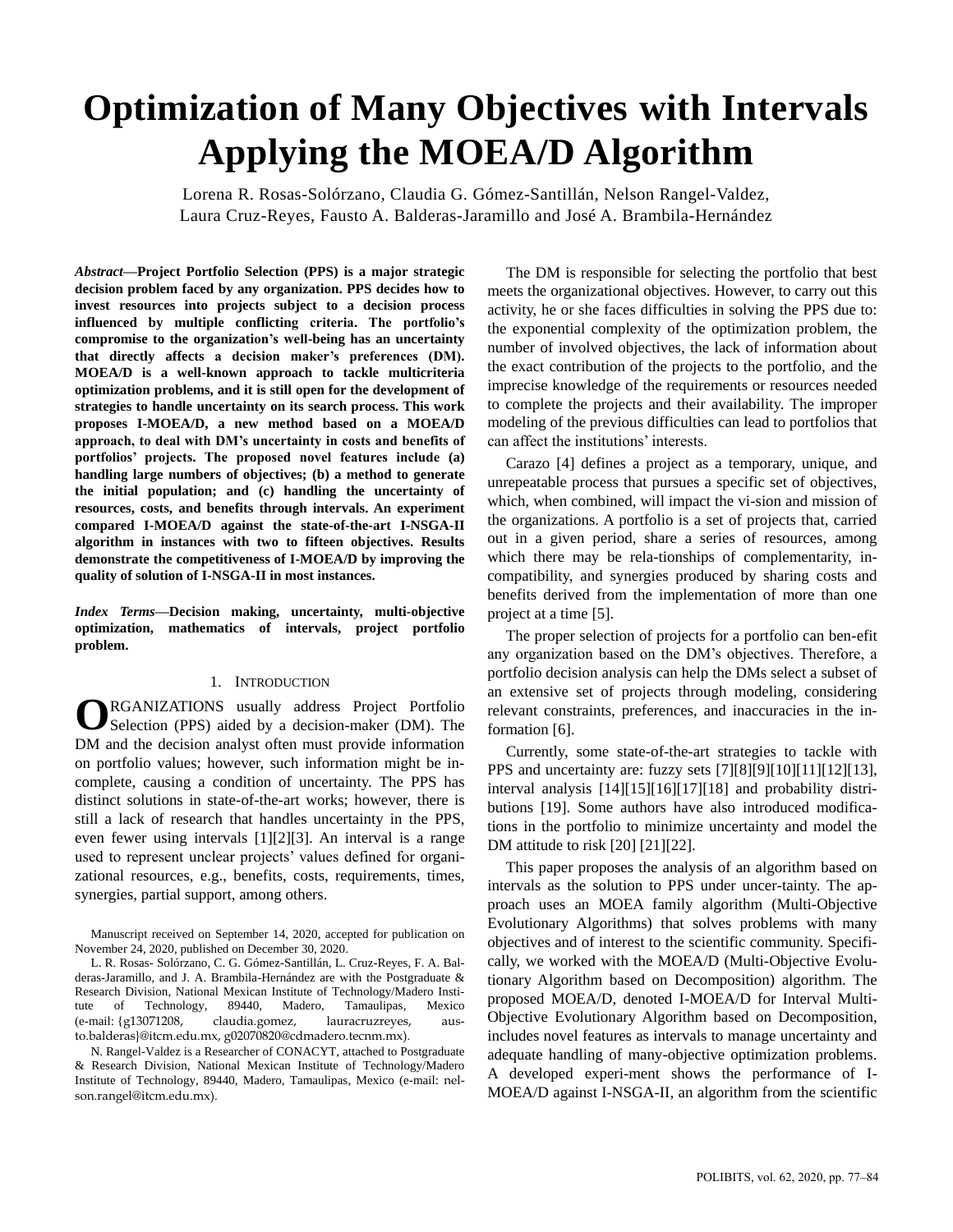literature ba-sed on NSGA-II (Non-Dominated Sorting Genetic Algo-rithm II) that also handles uncertainty [10]. /RUHQD 5 5RVDV 6ROyU]DQR &ODXGLD \* \*yPH]6DQWLOOIQ 1HOVRQ 5DQJHO 9DOGH]/DXUD<br>
Iterature ba-sed on NSGA-II (Non-Dominated Sorting Genet-<br>
ic Algo-rithm II) that also handles uncertainty [10].<br>
The structured as follows: Sec

This document is structured as follows: Section 2 pro-vides some background on Multi-Objective PPS; also, it presents the proposed I-MOEA/D, initialization fun-ction, and random instance generator. Section 3 descri-bes the experiment conducted to validate I-MOEA/D and the results; besides, it provides the analysis that demonstrates the proposed strategy's advantages. Fina-lly, Section 4 summarizes the main conclusions drawn from the research.

## 2. PROPOSED SOLUTION

# *2.1 Multi-objective Project Portfolio Selection*

Until today, Multi-objective Project Portfolio Selection (or just PPS) has distinct approaches that solve it [4] [5]. A solution is a portfolio composed of one or more projects. A project is a series of activities related to each other to reach a specific objective, which consumes resources. A formal definition of PPS with uncertainty (UPPS) is the following.

Let the binary vector  $\vec{x} = \langle x_1, x_2, \dots, x_p \rangle$  of size p be a portfolio, where *p* is the available projects,  $x_i = 1$  or  $x_i = 0$  represents whether or not a project *i* is in the portfolio, respectively. Let  $c(\vec{x})$  and  $f(\vec{x}) = \{f_l(\vec{x}), f_2(\vec{x}), \ldots, f_m(\vec{x})\}$  be the portfolio cost and fitness. Let B be the budget available to form the portfolio. Finally, let  $A = \{A_1, A_2, ..., A_a\}$  and  $R = \{R_1, R_2, ..., R_r\}$  bounds over specific areas and regions of interest that must be satisfied by the portfolio. If  $c(.)=[\underline{c}, \overline{c}], f(.)=[f, \overline{f}], B=[\underline{B}, \overline{B}].$  $A_i = [A, \overline{A}]$ , and  $R_i = [R, \overline{R}]$  are intervals defined by a lower *l* and upper  $\overline{u}$  bounds then equations 1 and 2 formalize the definition of UPPS.

$$
\max f(\vec{x}) = \{f_1(\vec{x}), f_2(\vec{x}), \dots, f_n(\vec{x})\}
$$
 (1)

Subject to: 
$$
c(\vec{x}) \le B
$$
  
\n
$$
\frac{A_i}{\sum_{i=1}^{n} A_i(\vec{x})} \le \frac{A_i}{A_i}
$$
\n
$$
\frac{R_i}{\sum_{i=1}^{n} A_i(\vec{x})} \le \frac{R_i}{R_i}
$$
\n
$$
(2)
$$

where the basic arithmetic and relational operations follow previously defined computations (cf., [15, 20]), e.g.  $f_i(\vec{x})$ ,  $c(\vec{x})$ ,  $A(\vec{x})$ , and  $R(\vec{x})$  are product of a linear combination of the contribution of each project  $i$  in the portfolio in fitness, cost, area, or region, respectively.

## *2.2 Generate Initial Population with Exchange*

This section describes the initialization strategy for the population of I-MOEA/D, in the presence of intervals. The process is simple; it chooses a project i as part of the portfolio whenever a random uniform value v lies under a predefined selection threshold selection,  $\beta$  (set to 0.5 for this research work). Following a trial-and-error ap-proach, the algorithm discards those solutions that be-came infeasible in the process. Algorithm 1 shows the pseudocode of the method.

| Algorithm 1. Generation of Initial Population |  |
|-----------------------------------------------|--|
|-----------------------------------------------|--|

| Input: |                              |
|--------|------------------------------|
|        | <b>B-Threshold selection</b> |

- *m*-Objectives number
- *p*-Total projects
- *a*-Number of areas
- *r*-Number of regions

## **Output:**

- Initial population
- 0.  $\vec{x} = \{1, 1, ..., 1\}$
- 1. **while** (! Feasibility  $(\vec{x})$ ) **do**
- 2.  $\vec{x} = \{0, 0, \ldots, 0\}$

16. **end**

- 3. **for each**  $i \in \{1, 2, ..., p\}$  **do**
- 4.r=random (0,1)
- 5. **If**  $(r < \beta)$  **then**
- 6.  $x_i = 1$ 7.  $c(\vec{x}) + c(i)$ 8. **for each**  $j \in \{1, ..., m\}$  **do**
- 9.  $f_i(\vec{x}) + f_j(i)$ 10. **end** 11. **for each**  $j \in \{1, ..., a\}$  **do**
- 12.  $A_i(\vec{x}) + = A_j(i)$ 13. **end**
- 14. **for each**  $j \in \{1, ..., r\}$  **do** 15.  $R_i(\vec{x}) + R_j(i)$
- 17. **end** 18. **end** 19. **end** 20. return  $\bar{x}$

Line 1 uses function Feasibility(.) to ensure a feasible solution; it validates the restrictions of the UPPS of budget, area, and region.

The algorithm tests each project for inclusion into the portfolio in Lines 4 and 5. Whenever the condition is satisfied the costs, and values for objectives, areas, and regions are accumulated (Lines 7, 8, 11, and 14, respectively).

Feasibility requires the addition and relational  $\leq$  operations. Given two interval numbers  $\vec{E} = [E, \overline{E}]$  and  $\vec{D} = [D, \overline{D}],$ the result of  $C = E + D$  can be computed as  $C = [E + D, \overline{E}]$ D. In the other hand, the relational operation  $\mathbf{D} \leq \mathbf{E}$  can be estimated using the relational quotient defined by equation 3.

$$
p_{ED} = \frac{\overline{E} - \underline{D}}{(\overline{E} - \underline{E}) + (\overline{D} - \underline{D})}
$$
(3)

Based on the relational quotient, equation 4 defines the possibility measure of  $Poss(D \leq E)$  used to express the desired relationship between the intervals **D** and **E**. This work establishes that  $Poss(D \leq E) \geq 0.5$ .

$$
Poss(\boldsymbol{D} \le \boldsymbol{E}) = \begin{cases} 1 & \text{if } p_{ED} > 1, \\ p_{ED} & \text{if } 0 \le p_{ED} \le 1, \\ 0 & \text{if } p_{ED} \le 0 \end{cases}
$$
(4)

Figure 1 depicts the process performed by Algorithm 1 in the construction of a portfolio. This figure shows an array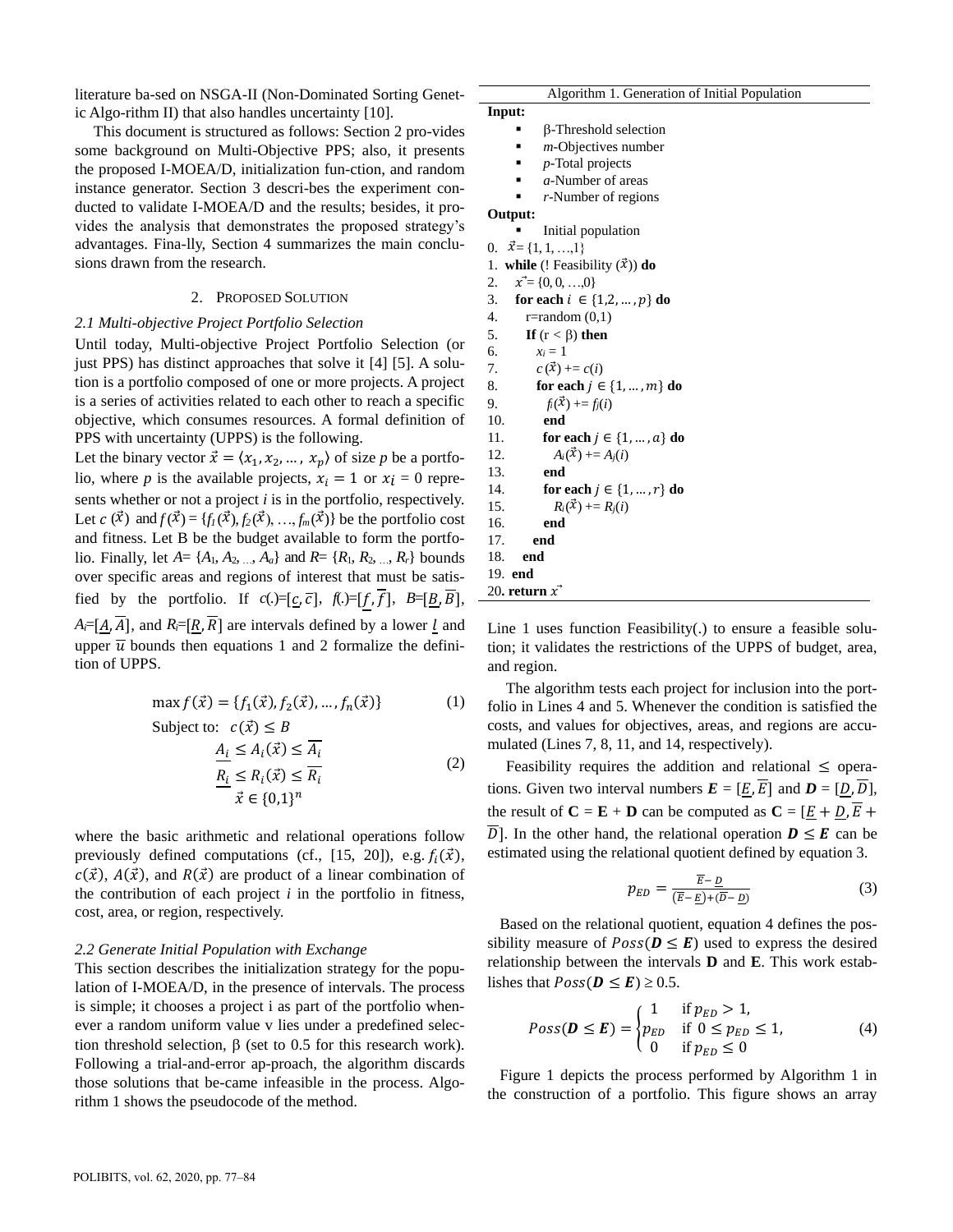with 25 cells representing a portfolio and the 25 potential projects. Each cell also represents an iteration and its randomly generated value. Note that the shadow cells correspond to those where the random value lay under the threshold  $\beta = 0.5$ . The process is repeated as many solutions the initial population of I-MOEA/D has.

|                  | 2    | 3    | $\overline{4}$ | 5    | 6    | 7    | 8    |
|------------------|------|------|----------------|------|------|------|------|
| 0.89             | 0.59 | 0.16 | 0.76           | 0.68 | 0.42 | 0.73 | 0.96 |
|                  |      |      |                |      |      |      |      |
| $\boldsymbol{9}$ | 10   | 11   | 12             | 13   | 14   | 15   | 16   |
| 0.09             | 0.53 | 0.38 | 0.71           | 0.12 | 0.83 | 0.88 | 0.65 |
|                  |      |      |                |      |      |      |      |
| 17               | 18   | 19   | 20             | 21   | 22   | 23   | 24   |
| 0.99             | 0.79 | 0.55 | 0.36           | 0.68 | 0.62 | 0.92 | 0.28 |
|                  |      |      |                |      |      |      |      |
| 25               |      |      |                |      |      |      |      |
| 0.64             |      |      |                |      |      |      |      |



Fig. 1. Graphic representation of the iterative process of Algorithm 1 to build a portfolio.

While Figure 1 shows the process of selecting projects, Figure 2 shows the binary representation required by I-MOEA/D. The portfolio must be feasible, and all the constraints of costs, areas, and regions must be satisfied.

|  | n | 13 | $\sim$ |    |  |
|--|---|----|--------|----|--|
|  |   |    |        |    |  |
|  |   |    |        |    |  |
|  |   | 22 | フ3     | 7, |  |
|  |   |    |        |    |  |

Fig. 2. A binary vector representing a solution (or portfolio) used by I-MOEA/D. Here the value 1 means that the project is part of the portfolio and 0 otherwise.

# *2.3 Multi-objective Evolutionary Algorithm Based on Decomposition with Intervals (I-MOEA/D)*

MOEA/D is a technique proposed by Zhang and Hui [23]. This algorithm consists of decomposing a multi-objective optimization problem into several sub-problems that are optimized simultaneously. I-MOEA/D is a variant of MOEA/D that solves PPS with uncertainty; it implements evolutive operators to handle intervals. The intervals represent a mean of expression of uncertainty in objectives values, costs, and resources. Algorithm 2 shows the general pseudocode of the proposed strategy. I-MOEA/D gives an external population (*EP*) containing the non-dominated solutions found during the optimization process.

# Algorithm 2. I-MOEA/D

- **Input:**
	- MOP= Multi-objective Optimization Problem
		- N= Population size
	- p=Number of projects
	- m= Number of objectives
	- T= Neighborhood size of the weight vectors
	- MaximumEvaluations= Number of Generations

# **Output:**

EP= External population

- 0.  $W = ReadWeightsVector()$
- 1.  $EP=\phi$ 2. Calculate Euclidean Distance (V)
- 3. SortVector ()
- 4. **Population=GenerationOfInitialPopulation()**
- 5. Initialize\_Z (Population)
- 6. Generations=0;
- 7. While (Generations < MaximumEvaluations)
- 8. *i*=1
- 9. For each  $i \in N$  do
- 10. [p1, p2]=**SelectionByTournament(Population,B(i), T)**
- 11. *offspring*= CrossoverOnePoint (p, [p1, p2])
- 12. *offspring*= GeneMutation (p, *offspring*)
- 13. *offspring*=**ImprovementGeneMutation**(*offspring*)
- 14. **UpdateZ** ( $\vec{z}$ ,  $f($ offspring))
- 15. **UpdateEP** (**EP**, *f(offspring)*)
- 16. end

17. Generations++

18. end

The binary vectors  $\vec{x} = \langle x_1, x_2, ..., x_p \rangle$  encode one portfolio or solution provided by the algorithm. Such vectors are chromosomes in the evolutive approach, and the vectors' indexes of the array are alleles denoting distinct projects.

The methods of I-MOEA/D that distinguish from implementations of other MOEA/D are five, appearing in bold in Algorithm 2 (Lines 2, 10, 13-15). These methods are the initialization function, the selection operator, the repair/improve operator, and the Z vector and EP set update. The remaining section provides a detailed description of the methods.

**Initialization Phase.** In the first stage, the I-MOEA/D algorithm makes the weight vector's initial set (Line 0) and initializes EP to empty (Line 1). It also initializes the weight vectors  $\{w_1, w_2, ..., w_N\}$ , computes the Euclidean distance among them and initializes their vectors' neighborhood *B*(*i*), 1  $\le i \le N$  (Lines 2 to 4). The Algorithm 1 fills the initial solution vector *B* of size *N* and associates each solution  $B_i$  to a weight vector  $w_i$ . Then, the neighborhood  $B(i)$  of a weight vector  $w_i$ contains the closest weight vectors index by Euclidean distance. Finally, the initialization phase fills the vector Z, the vector of best objective values found in the search process (Line 5). The vector B corresponds to the initial population. The main loop of the I-MOEA/D begins having as stop criterion a maximum number of evaluations previously defined (Line 7).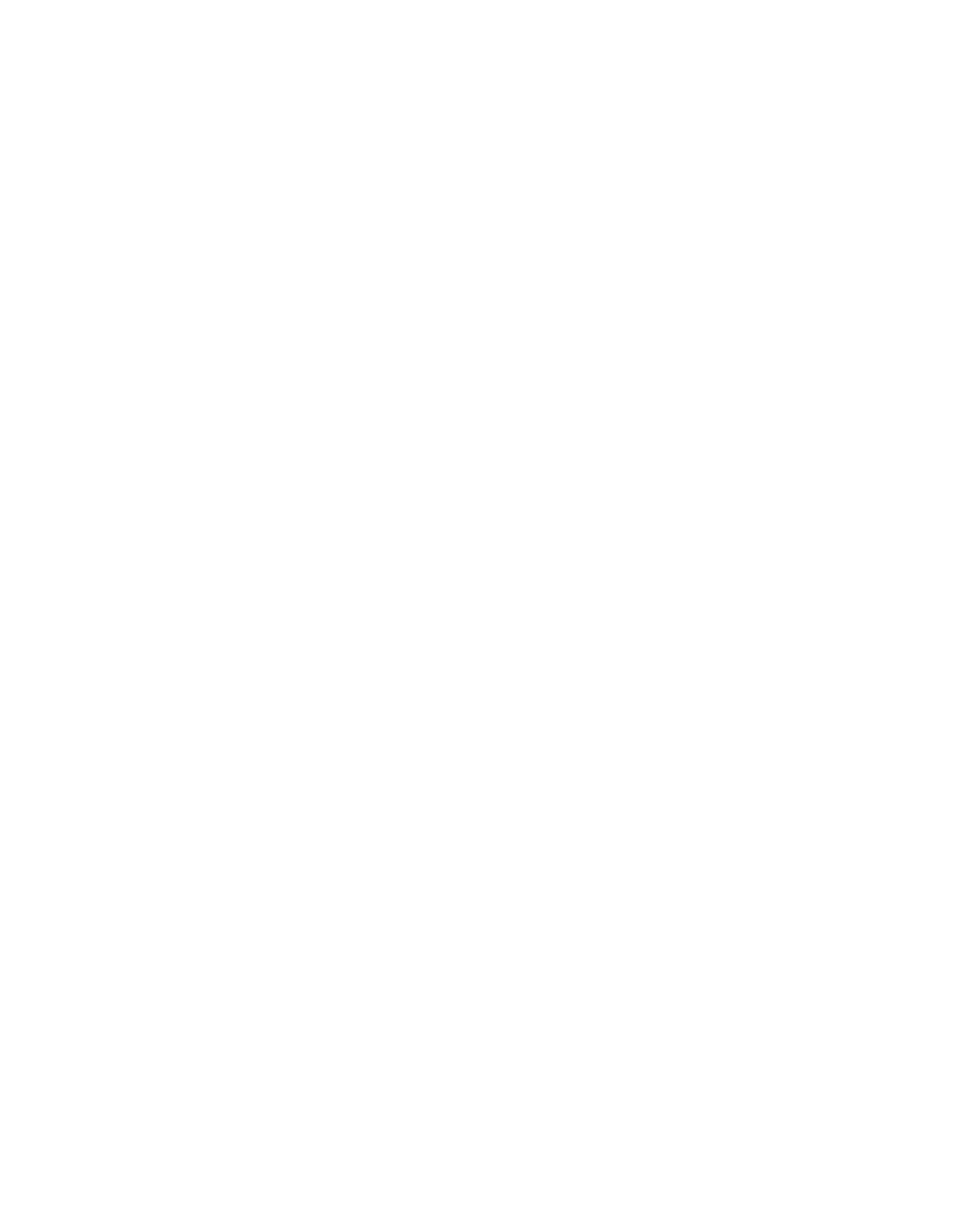budget, areas, regions, and for projects their costs, objectives values, and the area and region where they belong.

The generator creates an interval budget in Line 0 based on the input budget *B*. Figure 4 shows an example of the definition of such intervals.



Fig. 4. Budget parameter

From Lines 1 to 6 the generator creates the values for the areas of the instance. Here, it uses the budget *B* to define appropriate limites to areas' values (Lines 1 and 2). After that, it randomly chose values withing those limites as the bounding values of each area (Lines 4 and 5).

From Lines 7 to 12 the generator assigns values to the regions in a similar fashion as done in the areas; i.e., it uses the budget to define appropriate maximum limits, and with them randomly chose values to bound the distinct regions.

The next step in the generator is the definition of values for the projects. Lines 14 to 26 perform this task. First the area and regions are randomly chosen in lines 14 and 15. After that, the cost of the project is created within the limits provided as inputs (Lines 16 to 17). From Lines 18 to 26 the process generates the values for the objectives of a project. It uses two strategies, one based on the costs of the project (Line 20), and the other based on the limits for the objectives established as input (Line 22). With the value *o* the generator creates an interval for the objective using 80% of it as lower bound and 120% as upper bound.

#### 3. EXPERIMENTATION

This section contains a series of experiments aimed to validate the quality of the I-MOEA/D compared with the I-NSGA-II algorithm [18].

The configuration of the experimental design took into account the following details: a) the size of the set of tested UPPS instances was 7; b) the project set involved was always of cardinality 100; c) the number of objectives involved in the cases varied according to {2,3,4,8,9,13,15}; d) the proposed random generator shown in section 2.4 generated the instances. Concerning the algorithms, the population size was 100, the stop criterion was after 500 generations, and the crossover and mutation operators considered a probability of 100%.

The algorithm test environment was implemented in the Java programming language and ran on a computer with the following features: 2.20 GHz Intel Core i5 CPU, 4 GB RAM, and Windows 10 Operating System.

## **Algorithm 6.** PPS with intervals instance generator **Input:**

- $B \leftarrow$  Budget (No interval)
	- ${m, p, a, r} \leftarrow$  Numbr of objectives, projects, areas, and regions
	- $[c, \overline{c}] \leftarrow$  Project Costs extreme limits (No Intervals)
	- $[m, \overline{m}] \leftarrow$  Objectives extreme limits

**Output:**

- $[B, \overline{B}] \leftarrow$  Budget as interval
- $\{\left[a_1, \overline{a_1}\right], \left[a_2, \overline{a_2}\right], \dots, \left[a_a, \overline{a_a}\right]\} \leftarrow$  Limits of each areas *i*
- $\left\{ \left| \underline{r_1}, \overline{r_1} \right|, \left| \underline{r_2}, \overline{r_2} \right|, \dots, \left| \underline{r_r}, \overline{r_r} \right| \right\} \leftarrow$  Limits of each region *r*
- $\{ \{C_1, A_1, R_1\}, \ldots, \{C_p, A_p, R_p\} \} \leftarrow \text{Cost}, \text{Area and region}$ for each project *p*
- $\left\{ \left[ f_{1p}, \overline{f_{1p}} \right], \left[ f_{2p}, \overline{f_{2p}} \right], \dots, \left[ f_{mp}, \overline{f_{mp}} \right] \right\}$ Benefit from the m objectives of each project p (in intervals)

0. 
$$
\left[\underline{B}, \overline{B}\right] = [0.58B, 1.3B]
$$
  
\n1.  $\left[\underline{a}_L, \overline{a}_l\right] = [(0.7 * B)/(1.7a+0.1a^2), (1.27 * B)/(1.7a+0.1a^2)]$   
\n2.  $\left[\underline{a}_u, \overline{a}_u\right] = [((2.159 + 0.127a) * B) / a, ((2.635 + 0.155a) * B)/a]$   
\n3. **for each**  $i \in \{1, 2, ..., a\}$  **do**  
\n4.  $\frac{a_i}{\overline{a}_i} = \frac{a_l}{a_u} + \text{Random } (\overline{a}_l - \underline{a}_l)$   
\n5.  $\overline{\overline{a}_i} = \underline{a}_u + \text{Random } (\overline{a}_u - \underline{a}_u)$   
\n6. **end**  
\n7.  $\left[\underline{r}_L, \overline{r}_l\right] = [(0.8 * B)/(1.7r+0.1r^2), (1.2 * B)/(1.7r+0.1r^2)]$   
\n8.  $\left[\underline{r}_u, \overline{r}_u\right] = [((1.02+0.06r) * B)/r, ((2.38 + 0.14r) * B)/r]$   
\n9. **for each**  $i \in \{1, 2, ..., r\}$  **do**  
\n10.  $\frac{r_i}{r_i} = \frac{r_i}{r_i} + \text{Random } (\overline{r}_i - \overline{r}_i)$   
\n11.  $\overline{r}_i = \frac{r_i}{u} + \text{Random } (\overline{r}_i - \overline{r}_i)$   
\n12. **end**  
\n13. **for each**  $i \in \{1, 2, ..., p\}$  **do**  
\n14.  $A_i = \text{Random}(a)$   
\n15.  $R_i = \text{Random}(r)$   
\n16.  $v = \underline{c} + \text{Random } (\overline{c} - \underline{c})$   
\n17.  $\left[\underline{C}_i, \overline{C}_i\right] = [0.99 * v, 1.2$ 

The *number of non-dominated portfolios*, and the *portfolios' cardinality* are the two quality measurements of interest for this work to assess the algorithms' performance for comparison purposes. Equations (5) to (8) show the indicators formed from the previous measurements, where *EP* is the final nondominated set of algorithm's solutions after 30 independent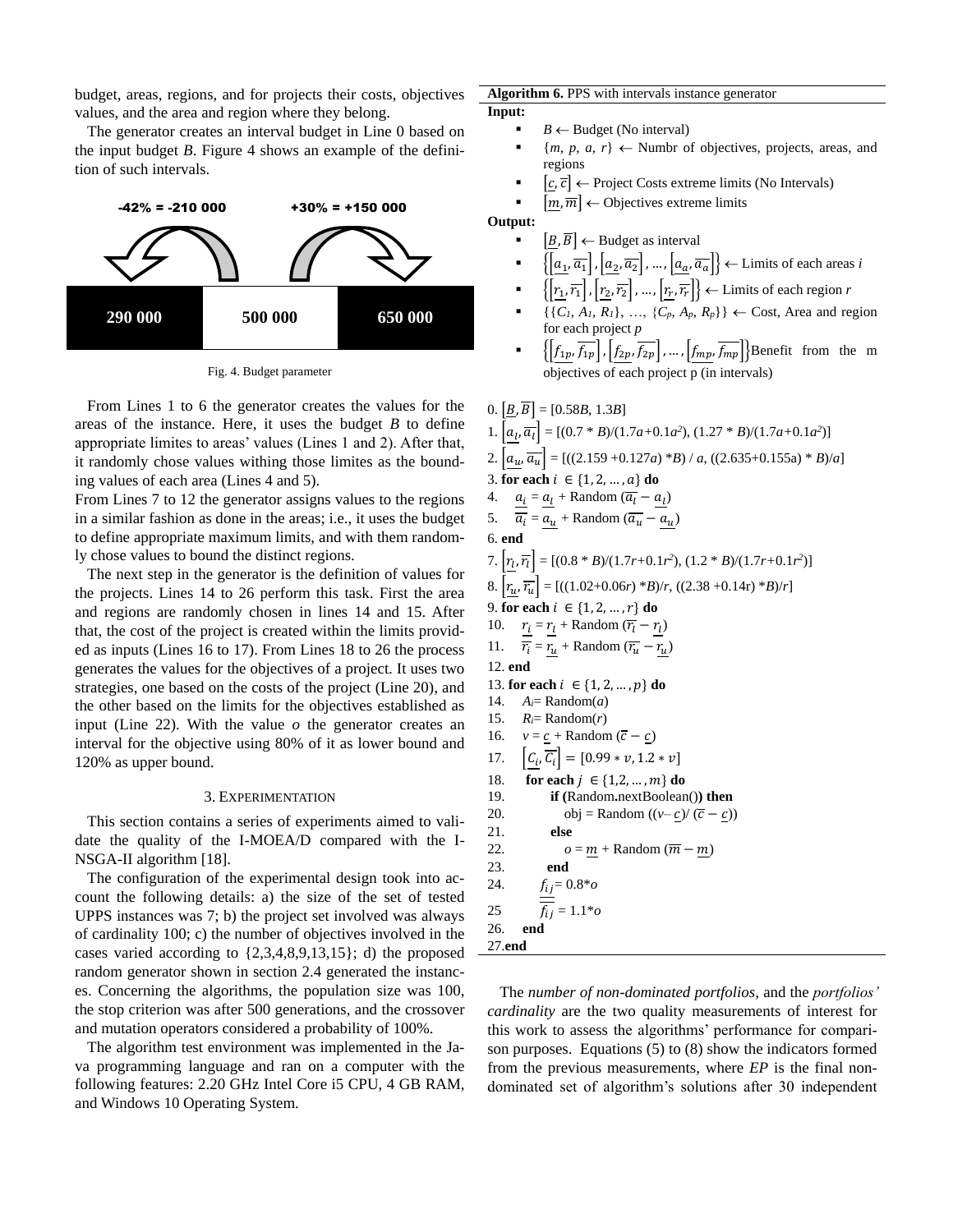runs. Let's point out that larger indicator' values represent better performance in an algorithm.

$$
I_1 = |EP| \tag{5}
$$

$$
I_2 = \frac{\sum_{x \in EP} |x|}{|EP|} \tag{6}
$$

$$
I_3 = \min_{x \in EP} \{|x|\} \tag{7}
$$

$$
I_4 = \max_{x \in EP} \{|x|\} \tag{8}
$$

Table 1 compares I-MOEA/D and I-NSGA-II. Columns 1 and 2 show the instances' names and algorithms, respectively. Columns 3 to 6 shows the indicators' values. Note that the encoded name *oipj* contains the numbers of objectives *i* and projects *j*.

According to Table 1, I-NSGA-II improves I-MOEA/D in the instance with two objectives. The differences range from 5% to 12% in the indicators' observed values; this is a common condition since NSGA-II generally has a good performance in that number of objectives.

Consequently, I- MOEA/D is the clear winner in the remaining instances; its performance differences vary from 69% to 97%. In conclusion, the overall results shown in Table 2 demonstrates that I-MOEA/D improves I-NSGA-II in all the indicators. These results also indicate poor performance of I-NSGA-II in many-objective problems, a condition previously observed.

TABLE 1 COMPARISON OF I-MOEA/D AND I-NSGA-II BY QUALITY INDICATORS

| Instance                | Algorithm        | I <sub>1</sub> | I <sub>2</sub> | I3 | I4 |
|-------------------------|------------------|----------------|----------------|----|----|
|                         | I-NSGA-II        | 63             | 57             | 56 | 58 |
| o2p100                  | <b>I-MOEA/D</b>  | 55             | 54             | 53 | 55 |
|                         | <b>I-NSGA-II</b> | 526            | 39             | 37 | 40 |
| o3p100                  | <b>I-MOEA/D</b>  | 4556           | 44             | 40 | 46 |
|                         | <b>I-NSGA-II</b> | 139            | 58             | 57 | 59 |
| o4p100                  | <b>I-MOEA/D</b>  | 449            | 68             | 67 | 68 |
|                         | <b>I-NSGA-II</b> | 585            | 38             | 35 | 40 |
| <i>o</i> 8 <i>p</i> 100 | <b>I-MOEA/D</b>  | 21327          | 46             | 41 | 47 |
|                         | <b>I-NSGA-II</b> | 579            | 41             | 38 | 42 |
| <i>o</i> 9p100          | <b>I-MOEA/D</b>  | 27863          | 45             | 40 | 47 |
|                         | <b>I-NSGA-II</b> | 521            | 52             | 49 | 54 |
| o13p100                 | <b>I-MOEA/D</b>  | 5123           | 63             | 61 | 64 |
|                         | I-NSGA-II        | 677            | 34             | 31 | 37 |
| o15p100                 | <b>I-MOEA/D</b>  | 21417          | 47             | 41 | 48 |

To provide further insights, we compute the relative differences among the indicators measured for I-MOEA/D and I-NSGA-II. For this purpose, equation 9 defines a metric to calculate the percentage of improvement achieved by the

winner algorithm for the given indicator  $I^k_j$ , where *j* is the indicator and  $k=1$  if the algorithm is I-MOEA/D or  $k=2$  if it is I-NSGA-II. A winner algorithm has the highest indicator value. Tables 2 and 3 summarizes the results obtained from this metric for instances with objectives 3 to 15.

$$
\text{Diff}(I_j^1, I_j^2) = \begin{cases} 100 \left( \frac{I_j^1 - I_j^2}{I_j^1} \right), & \text{if } I_j^1 > I_j^2\\ 100 \left( \frac{I_j^2 - I_j^1}{I_j^2} \right), & \text{otherwise} \end{cases} \tag{9}
$$

The results from Tables 2 and 3 shows that I-MOEA/D improves all the indicators measures with respect to I-NSGA-II in percentual ranges that vary in [69, 97], [8, 27], [7, 24], and [10,13] for the indicators  $I_1$ ,  $I_2$ ,  $I_3$ , and  $I_4$ , respectively. These results tell that I-MOEA/D obtains more non-dominated solutions and portfolios with a greater number of projects, which is desirable.

TABLE 2 PERCENTAGE DIFFERENCE OF NON-NOMINATED PORTFOLIOS AND AVERAGE CARDINALITY

| Instance       | Diff $(I^1, I^2)$ | Diff $(I^1_2, I^2_2)$ |
|----------------|-------------------|-----------------------|
| o3p100         | 88%               | 11%                   |
| <i>o4p100</i>  | 69%               | 14%                   |
| <i>o</i> 8p100 | 97%               | 17%                   |
| o9p100         | 97%               | 8%                    |
| o13p100        | 89%               | 17%                   |
| o15p100        | 96%               | 27%                   |

TABLE 3 PERCENTAGE DIFFERENCE IN MINIMUM AND MAXIMUM CARDINALITY OF PORTFOLIOS

| Instance      | Diff $(I^1_3, I^2_3)$ | Diff $(I14, I24)$ |
|---------------|-----------------------|-------------------|
| <i>o3p100</i> | 7%                    | 13%               |
| <i>o4p100</i> | 14%                   | 13%               |
| o8p100        | 14%                   | 14%               |
| o9p100        | 5%                    | 10%               |
| o13p100       | 19%                   | 15%               |
| o15p100       | 24%                   | 22%               |

Finally, Table 4 compares the dominance proportion per algorithm. For this purpose, a set *EP*\* combines the final sets  $EP<sup>1</sup>$  and  $EP<sup>2</sup>$ ; this new set is the final non-dominated front. Then, we calculate the number of solutions of *EP*<sup>1</sup> and *EP*<sup>2</sup> that appear in  $EP^*$ . Let's note that  $EP^1$  and  $EP^2$  correspond to the final non-dominated fronts EP of I-MOEA/D and I-NSGA-II, respectively. Column 3 contains the number of nondominated solutions still appearing in EP\*. Column 4 reports the number of solutions that became dominated after integration.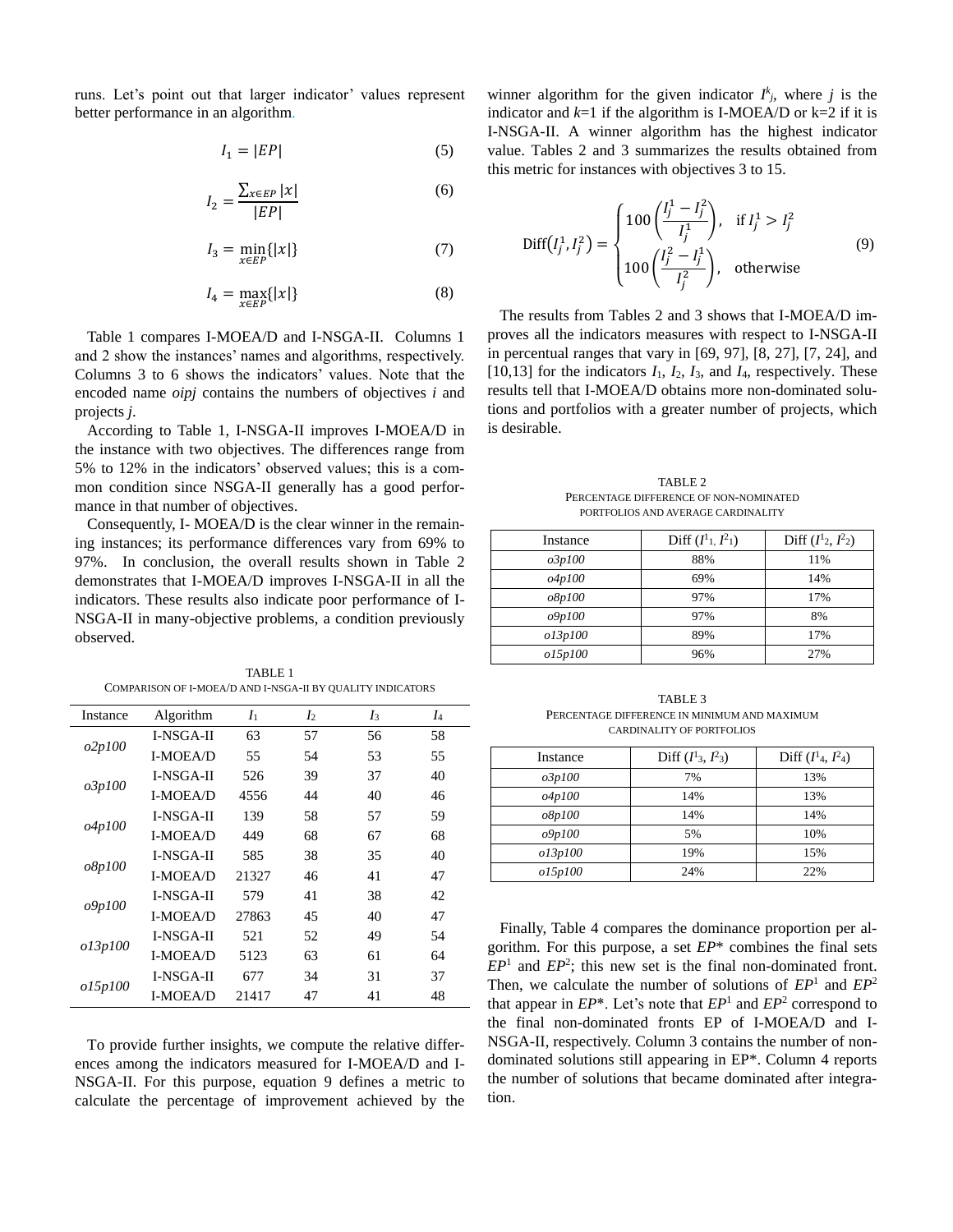TARI F 4 DOMINANCE PROPORTION AMONG I-MOEA/D E I-NSGA-II

| Instance | Algorithm        | Total, non-dominated<br>portfolios | Dominated<br>portfolios |
|----------|------------------|------------------------------------|-------------------------|
| o2p100   | I-NSGA-II        | 0                                  | 63                      |
|          | I-MOEA/D         | 55                                 | $\mathbf{0}$            |
| o3p100   | I-NSGA-II        | 441                                | 85                      |
|          | I-MOEA/D         | 4556                               | 0                       |
| o4p100   | I-NSGA-II        | $\theta$                           | 139                     |
|          | I-MOEA/D         | 449                                | $\Omega$                |
| o8p100   | <b>I-NSGA-II</b> | 1                                  | 584                     |
|          | I-MOEA/D         | 21327                              | $\overline{0}$          |
| o9p100   | I-NSGA-II        | 546                                | 33                      |
|          | I-MOEA/D         | 27863                              | $\overline{0}$          |
|          | I-NSGA-II        | $\Omega$                           | 521                     |
| o13p100  | I-MOEA/D         | 5123                               | $\theta$                |
| o15p100  | I-NSGA-II        |                                    | 676                     |
|          | I-MOEA/D         | 21417                              | $\theta$                |

Considering the information of Table 4, all the solutions of I-MOEA/D remain non-dominated. Moreover, it turns out that they dominate several solutions provided by I-NSGA-II and, in some cases, all of them (instances 2 and 13). These results corroborate the excellent performance of I-MOEA/D to solve UPPS over I-NSGA-II with many objectives.

The experimental design concluded with an analysis of the statistical differences of the observed results. Particularly, a Wilcoxon's test [27] validated the difference in the indicator *I*1. The considered sample was the number of non-dominated portfolios of each of the 30 runs of an instance. The test utilized a significance level of 5%. The null hypothesis was "**H0=***The medians of the differences between the two group samples are equal*". Table 5 summarizes the results.

| TABLE 5              |
|----------------------|
| <b>WILCOXON TEST</b> |

| Instance             | p value    | <b>Result</b>              |
|----------------------|------------|----------------------------|
| <i>o2p100</i>        | 0.57746866 | Is accepted H <sub>0</sub> |
| <i><b>o3p100</b></i> | 0.04311445 | Is rejected H0             |
| o4p100               | 0.04311445 | Is rejected H0             |
| <i>o8p100</i>        | 0.04311445 | Is rejected H0             |
| o9p100               | 0.04311445 | Is rejected H <sub>0</sub> |
| o13p100              | 0.04311445 | Is rejected H0             |
| o15p100              | 0.04311445 | Is rejected H0             |

The results from Table 5 show that there are significant differences in 6 instances, and based on information from Table 1, the differences favor I-MOEA/D. Let us point out I-NSGA-II performed better than I-MOEA/D only in the instance *"o2p100"*. However, there is no significant statistical difference in their performance. In conclusion, the overall performance of I-MOEA/D improves largely that of I-NSGA-II in the selected instances of UPPS.

## 4. CONCLUSIONS

This article proposes a new evolutionary strategy called I-MOEA/D. The main features of this algorithm are the use of intervals to express uncertainty and handling many objectives. A comparison in performance between I-MOEA/D and I-NSGA-II (a state-of-the-art approach) assessed the relevance of our approach. In equal experimental conditions under a controlled environment, the results show that I-MOEA/D outperforms I-NSGA-II [18], demonstrating the significance of I-MOEA/D.

The I-MOEA/D requires at least to modify the genetic operators, the repair/improve operator, the update methods of ideal objectives values and population, in order to integrate the use of intervals properly. The strategy required the definition of some interval operators to perform arithmetic, relational and dominance operations. The dominance operator appears with the definition of relational operators for comparison.

The observed results show that I-MOEA/D and I-NSGA-II solve UPPS. However, with increasing objectives, the performance of I-MOEA/D improves that of I-NSGA-II, as expected, particularly in the analyzed instances with number of objectives varying from two to fifteen. The results show that with an increasing number of objectives, I-MOEA/D return solutions with better quality.

Finally, the number and diversity of solutions offered by I-MOEA/D are large. This is a good condition in contrast to I-NSGA-II because it means that I-MOEA/D approximates the Pareto front better. However, it is interesting to ask if the search process of I-MOEA/D can include DM's preferences. If the latter is possible, then, a narrower set of solutions could be delivered to the DM, based on his/her priorities. Hence, the proper incorporation of preferences in the search process of I-MOEA/D represents an attractive research area for future developments.

## ACKNOWLEDGMENTS

Authors thanks to CONACYT for supporting the projects from (a) Cátedras CONACYT Program with Number 3058. (b) CONACYT Project with Number A1-S-11012 from Convocatoria de Investigación Científica Básica 2017–2018 and CONACYT Project with Number 312397 from Programa de Apoyo para Actividades Científicas, Tecnológicas y de Innovación (PAACTI), a efecto de participar en la Convocatoria 2020-1 Apoyo para Proyectos de Investigación Científica, Desarrollo Tecnológico e Innovación en Salud ante la Contingencia por COVID-19. (c) Lorena R. Rosas-Solórzano would like to thank CONACYT for the support number 960719

## **REFERENCES**

- [1] G. Rivera, C. Gómez, L. Cruz, R. García, F. Balderas, E. Fernández, & F. López. "Solution to the social portfolio problem by evolutionary algorithms." *International Journal of Combinatorial Optimization Problems and Informatics* 3, 2 (2012): 21-30.
- [2] C. Gomez, L. Cruz-Reyes, G. Rivera, N. Rangel-Valdez, L. Morales-Rodriguez, & M. Perez-Villafuerte. "Interdependent Projects selection